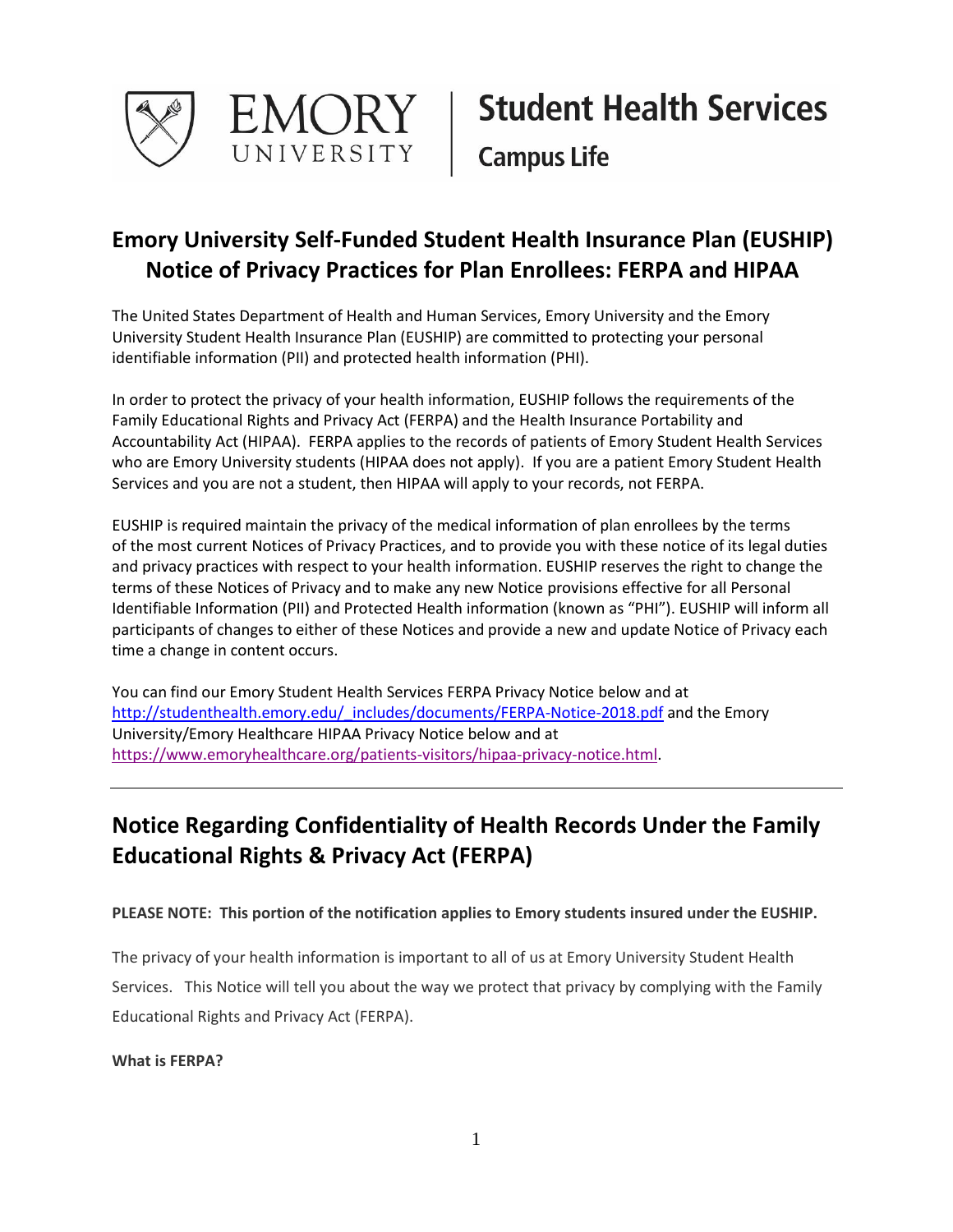FERPA is a federal law that protects the privacy of students' "education records." Emory University follows FERPA regulations because it receives funds that are administered by the U.S. Department of Education. Under FERPA, "Education Records" are very broadly defined as records that are directly related to a student and are kept by an educational agency or institution, or someone acting for the agency or institution.

#### **Does Emory have a policy that describes how it complies with FERPA?**

#### Yes, Emory's FERPA policy can be found at the following

webpage: [http://registrar.emory.edu/Students/FERPA/index.html.](http://registrar.emory.edu/Students/FERPA/index.html) Under most circumstances, you will need to sign a written consent before we disclose your Education Records, but the FERPA regulations also list some circumstances under which your Education Records may be disclosed without your prior written consent.

#### **How does FERPA apply to my records at Student Health Services?**

Under FERPA, the records maintained by Emory Student Health Services are either "Treatment Records" or "Education Records." The majority of records maintained at Student Health Services are considered to be "Treatment Records" under FERPA, including the records created by your healthcare provider or counselor while providing you with care. "Treatment records" are records that are made or maintained by a health care professional; are used only for your medical or psychological treatment; and are available only to treatment providers.

#### **How does Student Health Services use my Treatment Records?**

Student Health Services uses your Treatment Records to provide you with healthcare services. We may disclose your records to other healthcare providers who are also providing you with treatment. In general, we will ask you to sign a written consent form before we provide your information to another healthcare provider for treatment. If there is an emergency situation, however, we may provide this information to other providers for your treatment without having you sign a written consent. At your request, we will also provide your Treatment Records to a physician or other appropriate professional for review.

## **Can my Student Health Services treatment records be shared with people other than healthcare providers without my consent?**

In general, we will ask you to sign a written consent before we disclose your Student Health Services records to anyone for a purpose other than treatment. In the following circumstances, as permitted by

2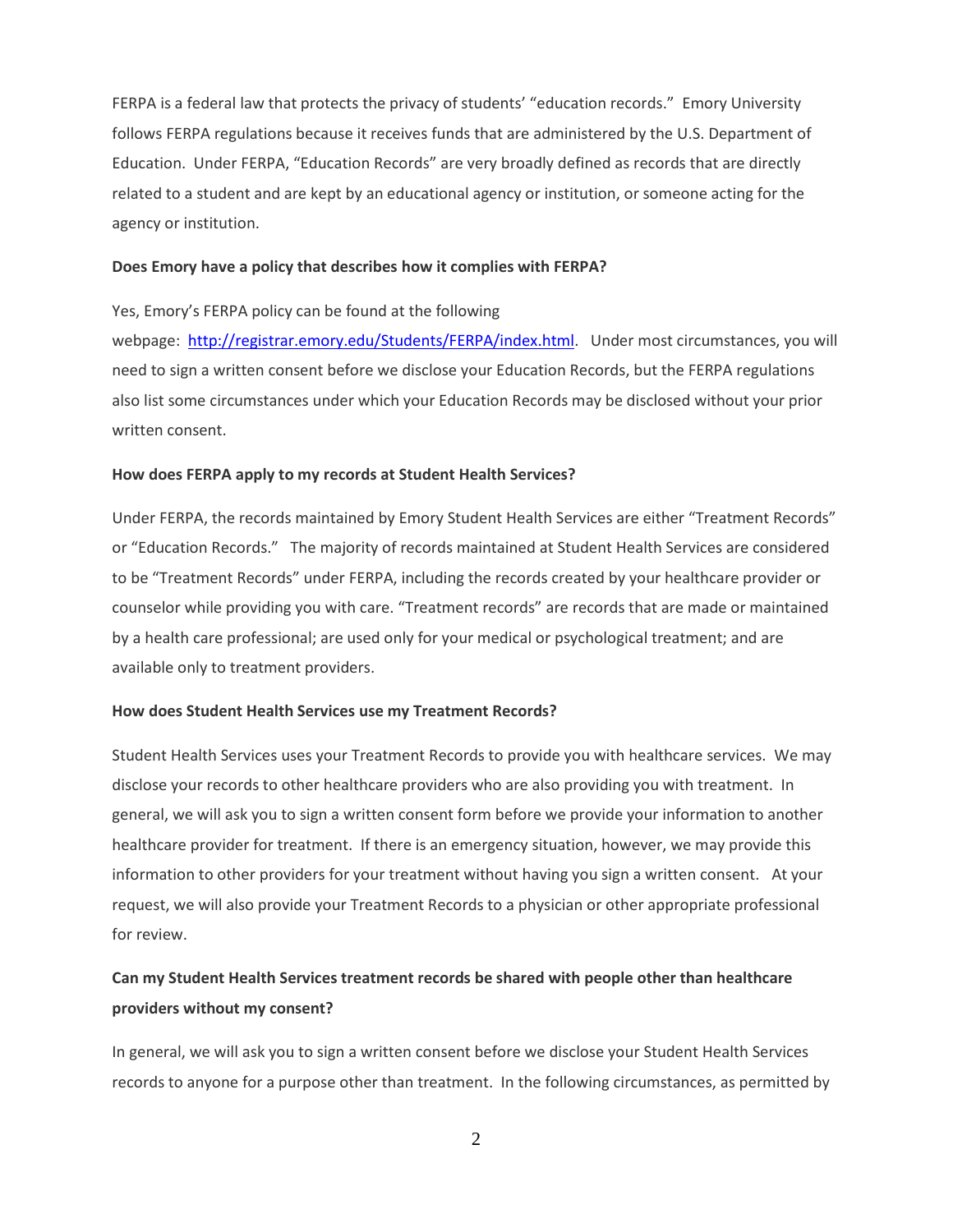FERPA regulations and Emory University policy, we may disclose your Student Health Services records without your written consent: (a) to comply with a judicial order or lawful subpoena; (b) disclosure to the court in connection with a legal proceeding involving the University and you or your parents; and (c) disclosure in connection with a health or safety emergency if knowledge of the information is necessary to protect the health and safety of you or other persons; The FERPA regulations also list other situations in which we may disclose your Student Health Services records without your prior written consent.

#### **Can I make a request to see my Student Health Services records?**

Yes, you may make a written request to see your Student Health Services records. We may provide you with copies of the records or arrange for a healthcare provider to be with you when you review them in order to explain the records and/or answer your questions. However, when your records are disclosed to you in this manner, they are considered Education Records (and no longer Treatment Records) and are covered by FERPA regulations governing Education Records.

# **At other healthcare providers, I've been told that the Health Insurance Portability and Accountability Act (HIPAA) applies to my health records. Why doesn't HIPAA apply to my Emory Student Health Services records?**

Student Health Services is covered by both FERPA and HIPAA regulations. Federal regulations now make clear that university Education Records and Treatment Records are excluded from coverage under the HIPAA Privacy and Security Rules. Accordingly, the FERPA regulations prescribe the federal rules that Emory Student Health Services student must follow in protecting the privacy of a student's medical and counseling records. If you receive health care from an Emory Hospital or the Emory Clinic, then the HIPAA regulations will apply to the records maintained by those facilities. Of course, all Emory facilities also comply with any applicable state laws and University policies regarding the privacy and confidentiality of healthcare records, including Student Health Services. When dependents (nonstudents) are seen at Student Health Services, HIPAA regulations apply to all of the dependent's (nonstudent) health records.

**What about counseling or mental health records?** In addition to FERPA, there are other Georgia state laws that place additional privacy protections and disclosure restrictions on mental health and counseling records, including records held at Emory Student Health Services.

**Where may I direct any other questions I may have about the privacy protections for my Emory Student Health Services records?**

3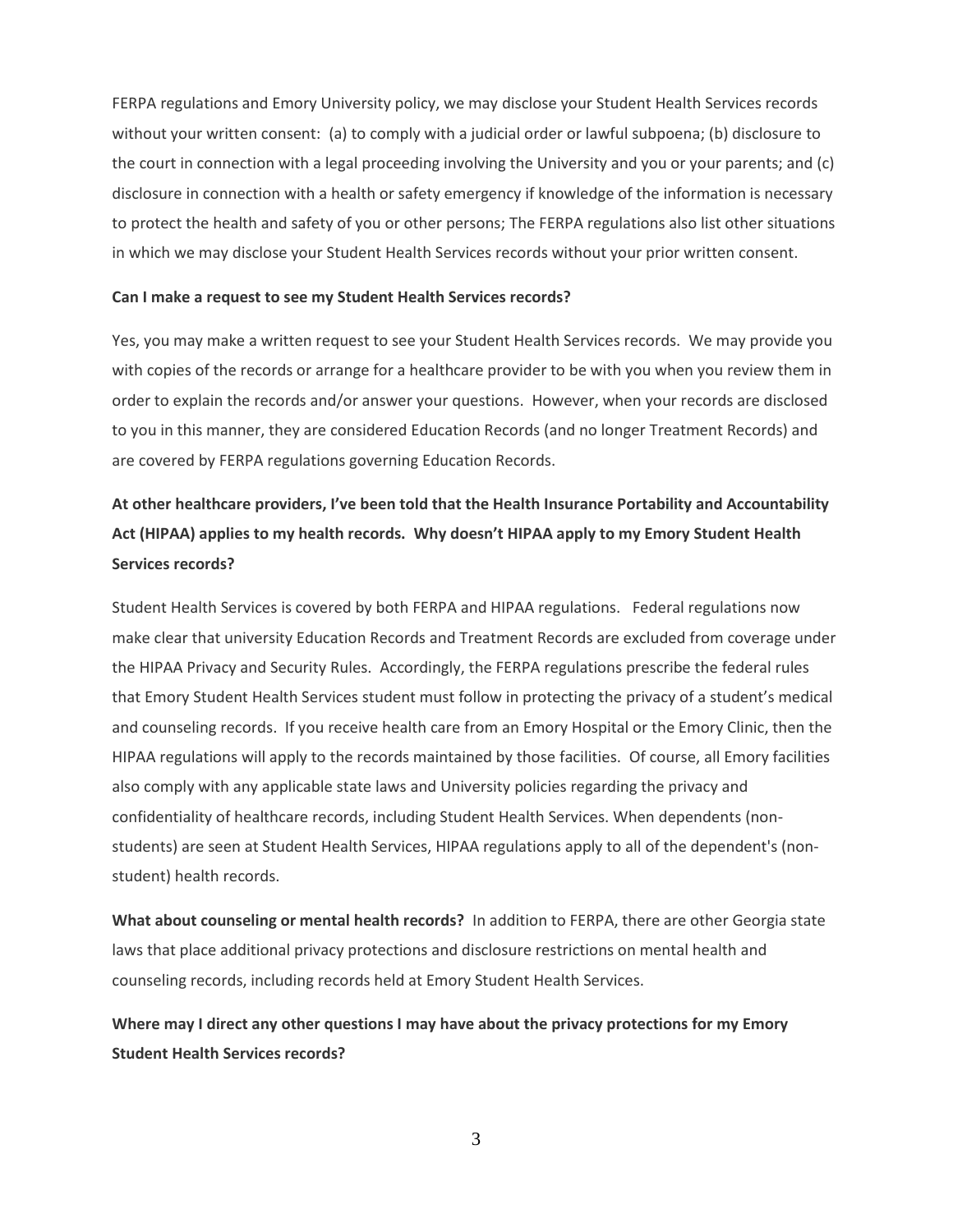You may contact the Executive Director of Emory Student Health Services at (404) 712-8652 or the Emory University Privacy Officer at (404) 727-2398 o[r orc@emory.edu.](mailto:orc@emory.edu)

June 2016

Revised September 2016

# **Emory Healthcare and Emory University Notice of Privacy Practices**

**PLEASE NOTE: This portion of the notification applies to non-students insured under the EUSHIP (dependents and individuals on the 3-month continuation plan).**

### **THIS NOTICE DESCRIBES HOW PROTECTED HEALTH INFORMATION ABOUT YOU MAY BE USED AND DISCLOSED AND HOW YOU MAY GAIN ACCESS TO THIS INFORMATION. PLEASE REVIEW IT CAREFULLY**.

The Health Insurance Portability and Accountability Act of 1996 (HIPAA) directs health care providers, payers, and other health care entities to develop policies and procedures to ensure the security, integrity, privacy and authenticity of health information, and to safeguard access to and disclosure of health information. The federal government has privacy rules which require that we provide you with information on how we might use or disclose your identifiable health information. We are required by the federal government to give you our **Notice of Privacy Practices**.

### *OUR COMMITMENT TO YOUR PRIVACY*

As a health care provider, we use your confidential health information and create records regarding that health information in order to provide you with quality care and to comply with certain legal requirements. We understand that this health information is personal, and we are dedicated to maintaining your privacy rights under Federal and State law. This Notice applies to records of your care created or maintained by Emory Healthcare and by units of Emory University that are subject to HIPAA. For convenience, in this Notice, we collectively refer to Emory Healthcare and those Emory University units covered by HIPAA as "Emory Healthcare." We are required by law to: (1) make sure we have reasonable processes in place to keep your health information private; (2) give you this Notice of our legal duties and privacy practices with respect to your health information; and (3) follow the terms of the Notice that are currently in effect.

### *HOW WE MAY USE OR DISCLOSE YOUR HEALTH INFORMATION WITHOUT YOUR AUTHORIZATION*

The following information describes different ways that we may use or disclose your health information without your authorization. Although we cannot list every use or disclosure within a category, we are only permitted to use or disclose your health information without your authorization if it falls within one of these categories. If your health information contains certain information regarding your mental health or substance abuse treatment or certain infectious diseases (including HIV/AIDS tests or results), we are required by state and federal confidentiality laws to obtain your consent prior to certain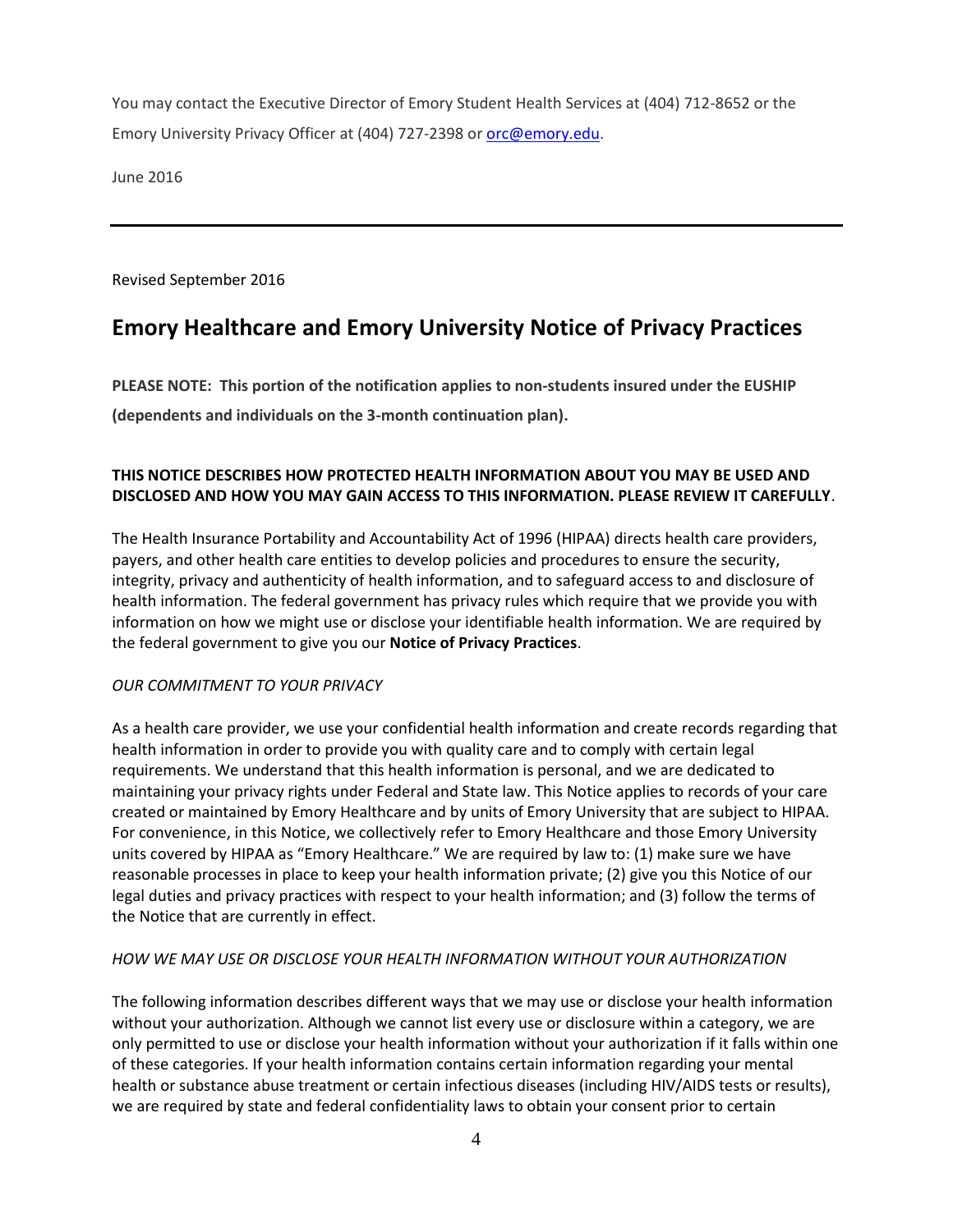disclosures of the information. Once we have obtained your consent through your signing of the Admission/Registration Agreement, we will treat the disclosure of such information in accordance with our privacy practices outlined in this Notice.

#### *CATEGORIES FOR USES AND DISCLOSURES:*

**Treatment.** We may use health information about you to provide you with medical treatment or services. We may disclose health information about you to doctors, nurses, technicians, medical students, residents, student nurses, or other health care personnel who are involved in taking care of you at Emory Healthcare or at another health care provider. For example, a doctor treating you for a broken leg may need to know if you have diabetes because diabetes may slow the healing process. In addition, the doctor may need to tell the dietitian if you have diabetes so that we can arrange for appropriate meals. Emory Healthcare departments may also share health information about you in order to coordinate health care items or services that you need, such as prescriptions, lab work and xrays.

**Payment.** We may use or disclose health information about you in order to bill and collect payment for the services and items you may receive from us. For example, we may need to give your health insurance plan information about your surgery so that your health insurance plan will pay us or reimburse you for the surgery. We may also tell your health insurance plan about a treatment you are going to receive in order to obtain prior approval or to determine whether your health insurance plan will cover the treatment. We may disclose to other health care providers health information about you for their payment activities.

**Health Care Operations.** We may use and disclose health information about you for Emory Healthcare operations. For example, we may use health information to review our treatment and services and to evaluate the performance of our staff in caring for you. We may also combine health information about our patients to decide what additional services should be offered, what services are not needed, and whether certain new treatments are effective. We may disclose your health information to doctors, nurses, technicians, medical students, residents, nursing staff and other personnel for review and learning purposes. We may combine the health information we have with health information from other health care providers to compare how we are doing and see where we can make improvements in the care and services we offer.

**Medical Staff Members.** Emory Healthcare and the independent physicians and other health care providers who are members of an Emory Healthcare facility's medical staff are considered to be an organized health care arrangement under federal law for the specific purpose of sharing patient information. As such, Emory Healthcare and its medical staff will share health information about patients necessary to carry out treatment, payment and health care operations. Although all independent medical staff members who provide care at Emory Healthcare follow the privacy practices described in this Notice, they exercise their own independent medical judgment in caring for patients and they are solely responsible for their own compliance with the privacy laws. Emory Healthcare and independent medical staff members remain completely separate and independent entities that are legally responsible for their own actions.

**Health Information Exchanges (HIE).** Health information exchanges allow health care providers, including Emory Healthcare, to share and receive information about patients, which assists in the coordination of patient care. Emory Healthcare participates in a HIE that may make your health information available to other providers, health plans, and health care clearinghouses for treatment or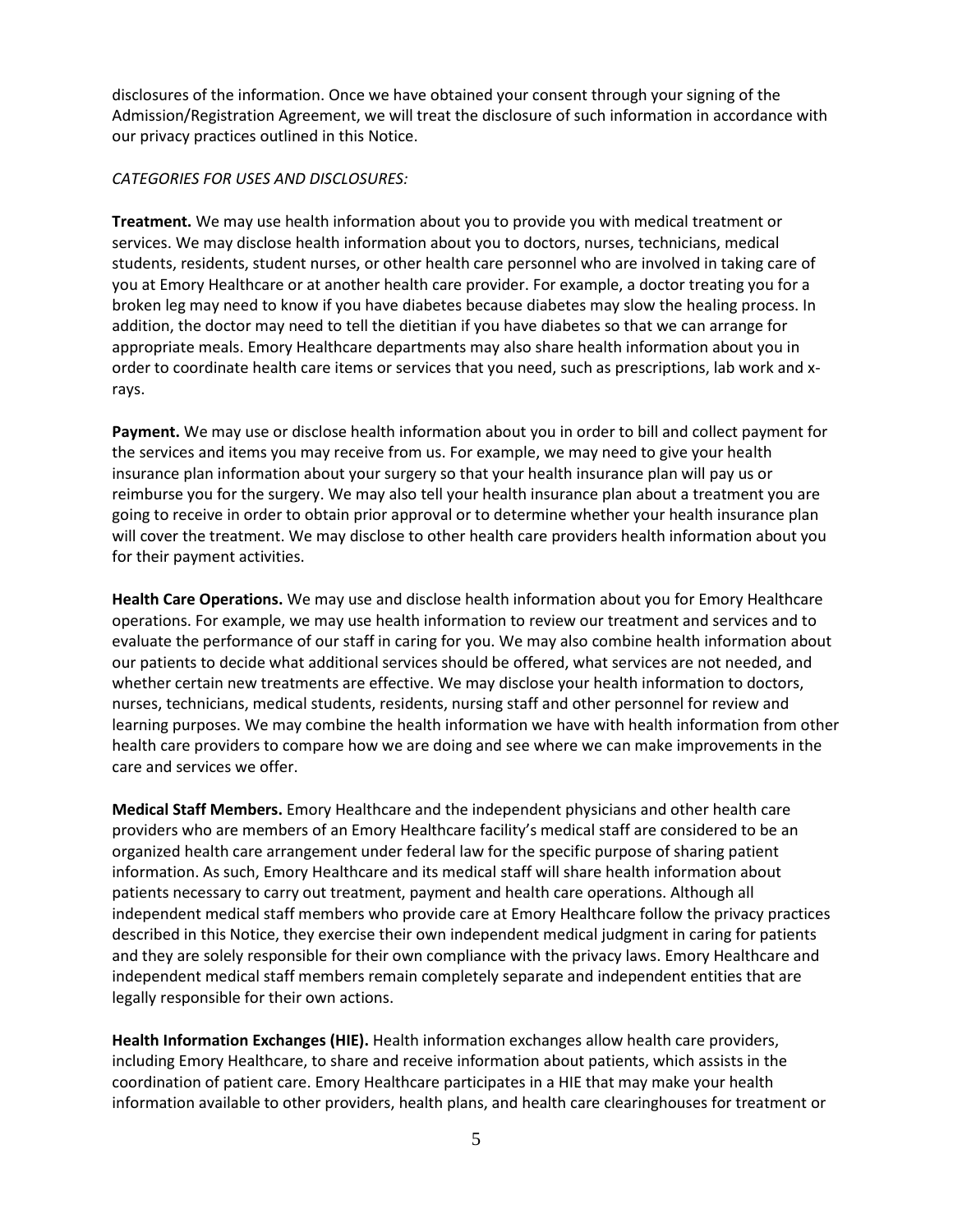payment purposes. Your health information may be included in the HIE. We may also make your health information available to other health exchange services that request your information for coordination of your treatment and/or payment for services rendered to you. Participation in the HIE is voluntary, and you have the right to opt out. Please see the **"Right to Request Restrictions" section to learn about**  opting out of the HIE. Additional information on **[Emory Healthcare's HIE can be found at our website](https://www.emoryhealthcare.org/patients-visitors/emory-hie.html)**.

**Appointment Reminders, Follow-up Calls and Treatment Alternatives.** We may use or disclose health information to remind you that you have an appointment or to check on you after you have received treatment. If you have an answering machine we may leave a message. If you elect, we may also send appointment reminders via text message or email. We also may send you a post card appointment reminder. We may contact you about possible treatment options or alternatives or other health related benefits or services that may be of interest to you.

**Fundraising Activities.** As a nonprofit health system, support from generous patients and families builds Emory Healthcare and the Robert W. Woodruff Health Sciences Center and remains essential to continue life-saving health care, research, and education operations**.** We may use health information to contact you for fundraising opportunities. We are allowed to and may use demographic information to contact you, such as your name, address, phone number, or date of birth. We may also use the dates you received treatment or services, department of service, outcomes information, treating physician information and health insurance status. You have the right to opt out of fundraising communications. If you do not want Emory Healthcare or the Woodruff Health Sciences Center to contact you for fundraising efforts, you may opt out by calling 404-727-7111, emailing [askemory@emory.edu,](mailto:askemory@emory.edu) or by submitting the request in writing to the Development and Alumni Relations Office, Robert W. Woodruff Health Sciences Center, 1440 Clifton Road, Suite 116, Atlanta, Georgia 30322. Your decision whether or not to receive fundraising communications will not affect your ability to receive health care services at Emory Healthcare.

**Emory Healthcare Directory.** We may use or disclose health information about you in the patient directory while you are a patient at an Emory Healthcare facility. This information may include your name, location in the facility, your general condition (e.g., fair, stable, etc.) and your religious affiliation. The directory information, except for your religious affiliation, may be released to people who ask for you by name. Your religious affiliation may be given to a member of the clergy, such as a priest or rabbi, even if they don't ask for you by name. This is so your family, friends and clergy can visit you in the hospital and generally know how you are doing. You will be given the option not to be listed in the directory. If you choose not to be listed in the directory, we will not be able to tell any family or friends that you are in the facility, nor will we be able to tell flower couriers where you are located.

**Individuals Involved in Your Care or Payment for Your Care.** Unless you object, we may disclose health information to a friend or family member who is involved in your medical care or who assists in taking care of you. We may also give information to someone who helps pay for your care. We may tell your family or friends your general condition and that you are in the hospital. In addition, we may disclose health information about you to an entity assisting in a disaster relief effort so that your family can be notified about your condition, status and location.

**Research.** Researchers may conduct Records Research or Clinical Research that uses or discloses health information. Records Research is research that looks at health information in medical records. For example, a research project may compare the medical records of patients who received one medication to those who received another for the same condition. Clinical Research is research that involves drugs, devices, procedures or other interventions with participants. For example, a patient may take part in a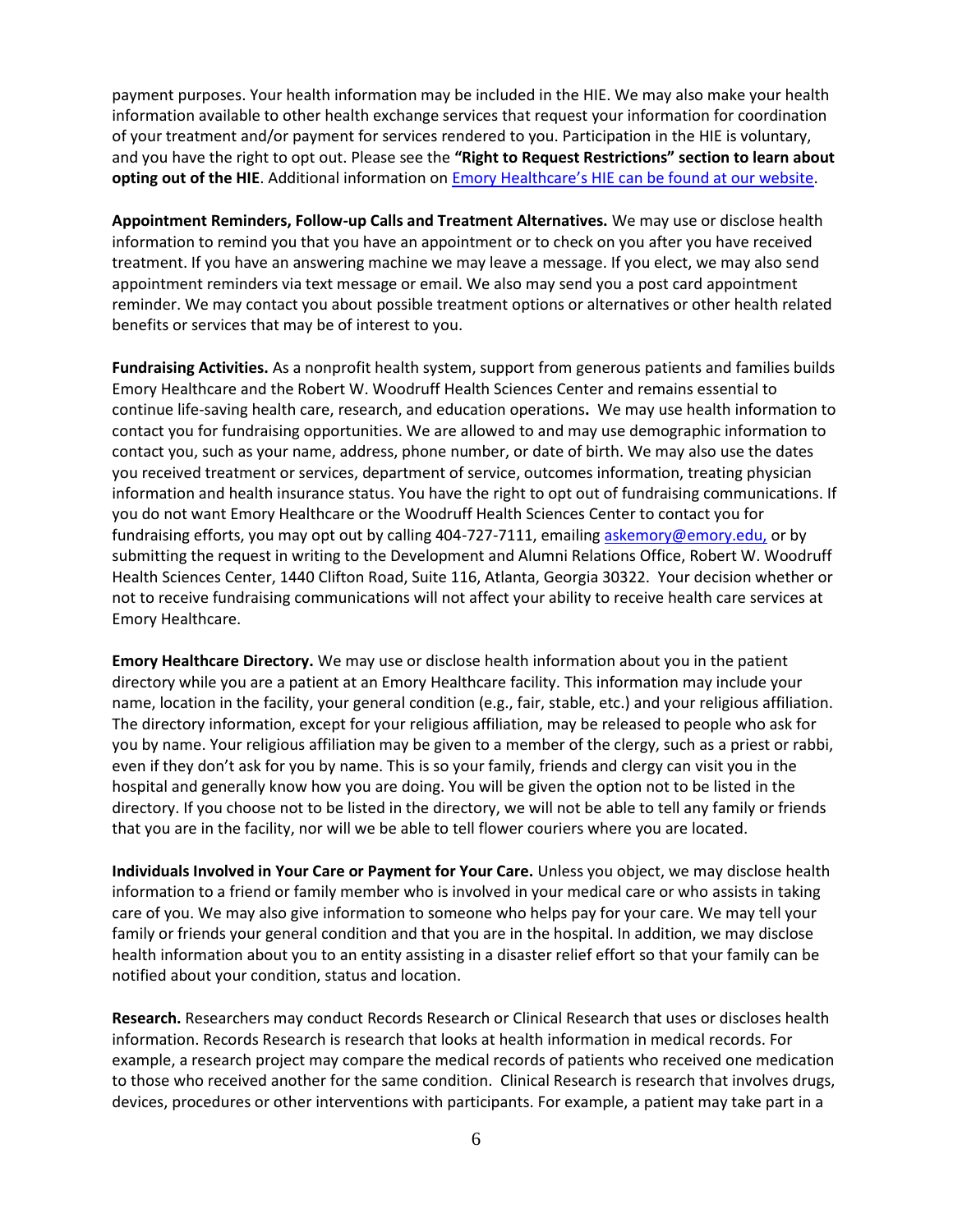clinical study to see if a new drug is effective to treat a disease. Some types of research are covered by HIPAA and other types are not. However, for all types of research that use or disclose identified health information from your medical records, we will obtain your written authorization **except when** (a) an Institutional Review Board determines in advance that use or disclosure of your health information meets specific criteria specified by law; (b) the researcher signs a legally binding document certifying that he/she will only use the health information to prepare a research protocol or for similar purposes to prepare for a research project and that he/she will maintain the confidentiality of the information and will not remove any of the health information from Emory Healthcare. Emory Healthcare may also disclose health information to a researcher if, (c) it involves health information of deceased patients and the researcher certifies the information is necessary for research purposes; or (d) a researcher obtains data with certain very non-specific geographic identifiers (for example, a zip code) called a limited data set and agrees to use the data only for research or public health purposes. If you would like more information on the privacy policies regarding use and disclosure of your health information for research that is covered by HIPAA you may contact the Emory University Privacy Office, 1599 Clifton Road, N.E., Suite 4.105, Atlanta, Georgia 30322.

**As Required By Law.** We will use or disclose health information when required to do so by federal, state or local law.

**To Avert a Serious Threat to Health or Safety.** We may use or disclose health information when necessary to prevent a serious threat to your health and safety, or the health and safety of another person or the public. Any disclosure, however, would only be to someone able to help prevent the threat.

#### *SPECIAL SITUATIONS*

We may also use or disclose your health information without your authorization in the following situations:

**Organ and Tissue Donations –** to organizations that handle organ procurement or organ, eye or tissue transplantation or to an organ donation bank, as necessary, to facilitate organ or tissue donation and transplantation.

**Military and Veterans –** to military command authorities as required, if you are a member of the armed forces. We may also disclose health information about foreign military personnel to the appropriate foreign military authority.

**Workers' Compensation –** to workers' compensation or similar programs that provide benefits for workrelated injuries or illnesses.

**Public Health Activities –** to public health agencies or other governmental authorities to report public health activities or risks. These activities generally include the following: to prevent or control disease, injury or disability; to report births and deaths; to report child abuse or neglect; to report reactions to medications or problems with products; to notify people of recalls of products they may be using; to notify a person who may have been exposed to a disease or may be at risk for contracting or spreading a disease or condition as authorized by law; to notify the appropriate government authority if we believe a patient has been the victim of abuse, neglect or domestic violence (we will only make this disclosure if you agree or when required or authorized by law).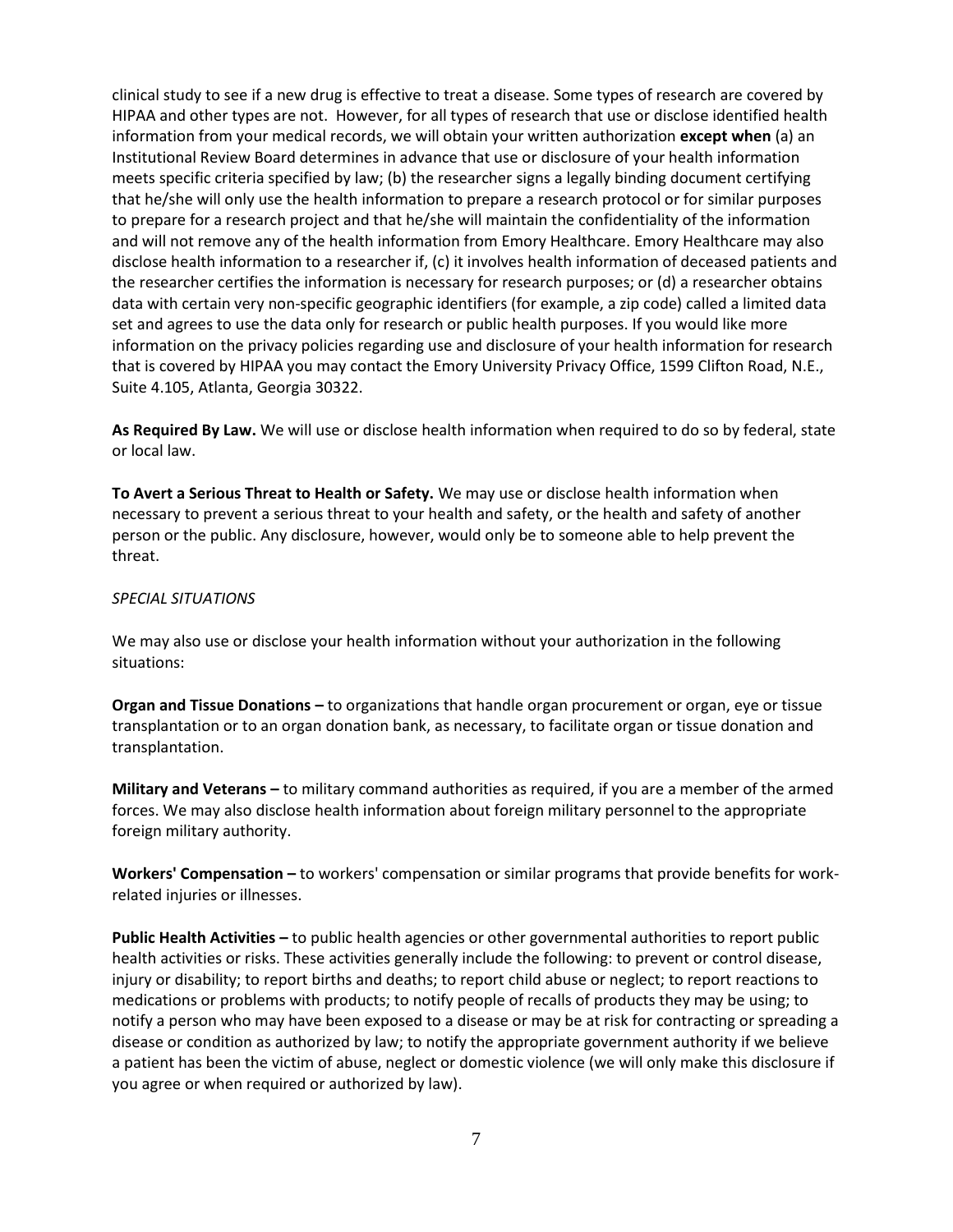**Health Oversight Activities –** to a health oversight agency for activities authorized by law and the Secretary of the Department of Health and Human Services. Examples of oversight activities include: audits, investigations, inspections, and licensure. Oversight activities are necessary for the government to monitor the health care system and government programs to ensure compliance with civil rights laws and to enforce privacy regulations.

**Lawsuits and Disputes –** in response to a court or administrative order if you are involved in a lawsuit or a dispute. We may also disclose health information about you in response to a subpoena, discovery request, or other lawful process by someone else involved in the dispute, but only if efforts have been made to tell you about the request or to obtain an order protecting the health information requested.

**Law Enforcement –** under certain circumstances in response to a court order, subpoena, warrant, summons or similar process; or upon request by a law enforcement official(s) for certain law enforcement purposes. We may report a death that we believe may be the result of criminal conduct or report suspected criminal conduct occurring on our premises. We may also report information related to a suspected crime discovered in the course of providing emergency medical services.

**Coroners, Medical Examiners and Funeral Directors –** to a coroner or medical examiner. This may be necessary, for example, to identify a deceased person or determine the cause of death. We may also release health information about patients of Emory Healthcare to funeral directors as necessary to carry out their duties.

**National Security and Intelligence Activities –** to authorized federal officials for intelligence, counterintelligence, and other national security activities authorized by law.

**Protective Services for the President and Others –** to authorized federal officials so they may provide protection to the President of the United States, other authorized persons or foreign heads of state or to conduct special investigations.

**Inmates –** to the correctional institution or law enforcement official, if you are an inmate of a correctional institution or under the custody of a law enforcement official. This release would be necessary (1) for the institution to provide you with health care; (2) to protect your health and safety or the health and safety of others; or (3) for the safety and security of the correctional institution.

#### *USES AND DISCLOSURES WHICH REQUIRE YOUR AUTHORIZATION*

Most uses and disclosures of psychotherapy notes, uses and disclosures for marketing purposes, disclosures that constitute a sale of health information, and other types of uses and disclosures of your health information not described in this Notice require an authorization and will be made only with your written authorization. You may revoke your authorization by giving written notice to the medical records department where you received your care. If you revoke your authorization, we will no longer use or disclose your health information as permitted by your initial authorization. Please understand that we will not be able to take back any disclosures we have already made and that we are still required to retain our records containing your health information that documents the care that we provided to you.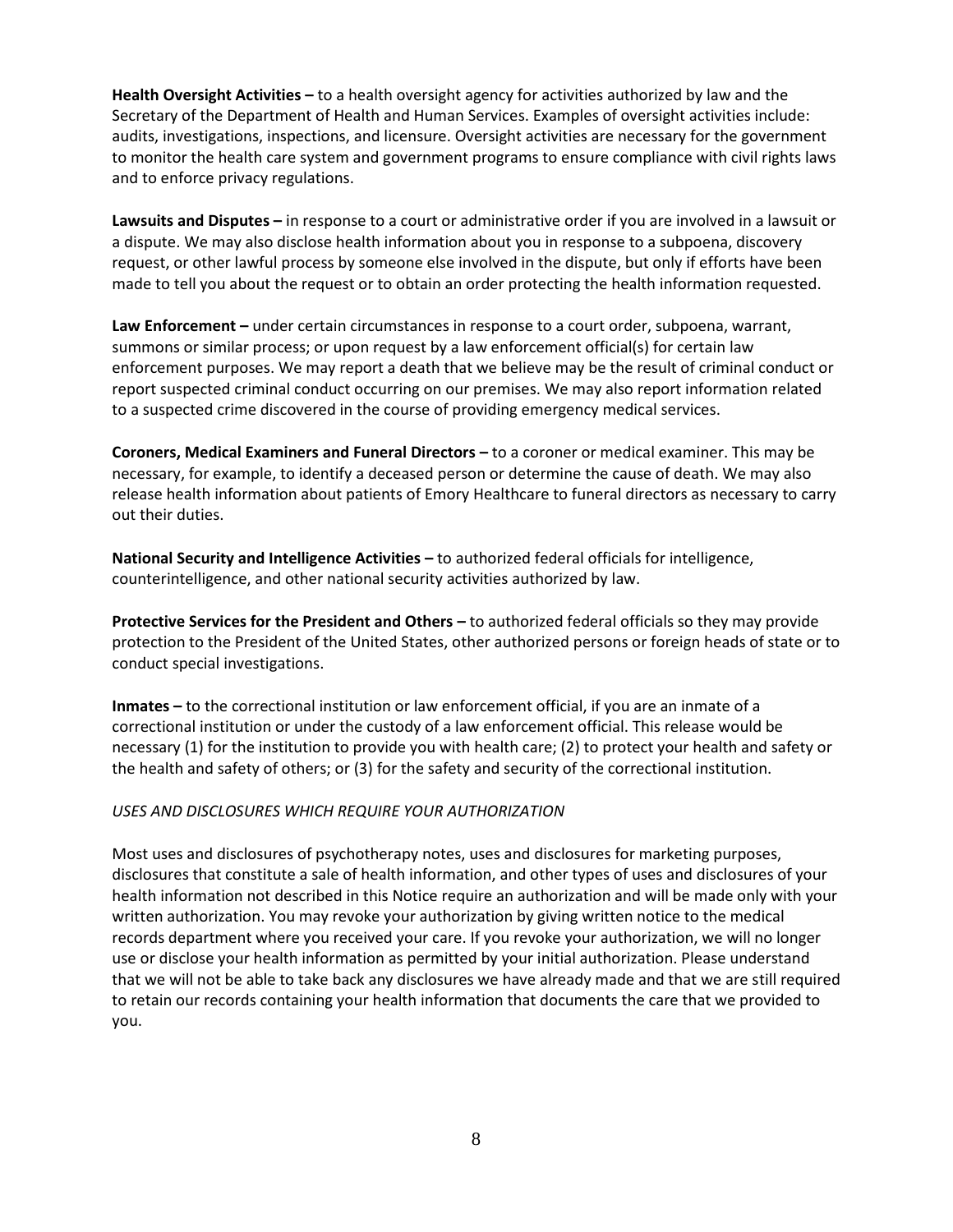### *YOUR RIGHTS REGARDING YOUR HEALTH INFORMATION*

**Right to Inspect and Copy –** You have the right to inspect and obtain a copy of your medical record or billing record. To inspect and copy your medical or billing record, you must submit your request in writing to the Medical Records Department or Billing Department of the facility where you received your care. You need to include in your request your name, or if acting as a personal representative, include the name of the patient, your contact information, date of birth and dates of service if known. To the extent that your health information is maintained electronically and you request the information in an electronic format, to the extent possible we will provide you a machine readable copy. If you request a copy, you will be charged a fee for the costs of copying, mailing or other supplies associated with your request. We may deny your request to inspect and copy records in certain limited circumstances; however, you may request that the denial be reviewed. A licensed health care professional chosen by Emory Healthcare will review your request and the denial. The person conducting the review will not be the person who denied your request. We will comply with the outcome of the review. Emory Healthcare might not retain medical records from other facilities for inclusion in your medical record or designated record set. These could include radiology films, scans or compact discs that were or might be provided to your Emory Healthcare provider. Please check with your physician or clinic administrator if you have any questions regarding this policy.

**Right to Request an Amendment –** If you feel that health information we have about you is incorrect, you may ask us to amend it. You have the right to request an amendment for as long as the health information is kept by or for Emory Healthcare. To request an amendment, your request must be made in writing and submitted to the medical records department of the entity where you received your care. In addition, you must provide a reason that supports your request. You need to include in your request your name, contact information, date of birth and dates of service if known. If you are acting as a personal representative, include the name of the patient, your contact information, date of birth and dates of service if known. We may deny your request for an amendment if it is not in writing or does not include a reason to support the request. In addition, we may deny your request if you ask us to amend health information that:

- Was not created by us, unless the person or entity that created the health information is no longer available to make the amendment;
- Is not part of the health information kept by or for Emory Healthcare;
- Is not part of the health information which you would be permitted to inspect and copy; or
- Is accurate and complete.

**Right to an Accounting of Disclosures.** You have the right to request a list of the disclosures we made of your health information except for disclosures:

- for treatment, payment or health care operations,
- pursuant to an authorization,
- incident to a permitted use or disclosure, or
- for certain other limited disclosures defined by law.

To request this list of disclosures, you must submit your request in writing to the Emory Healthcare Privacy Office at 101 West Ponce de Leon Ave, 2nd Floor, Suite 242, Decatur, Georgia 30030. Your request must specify a time period for which you are seeking an accounting of disclosures and include your name, contact information, date of birth and dates of service if known. If you are acting as a personal representative, include the name of the patient, your contact information, date of birth and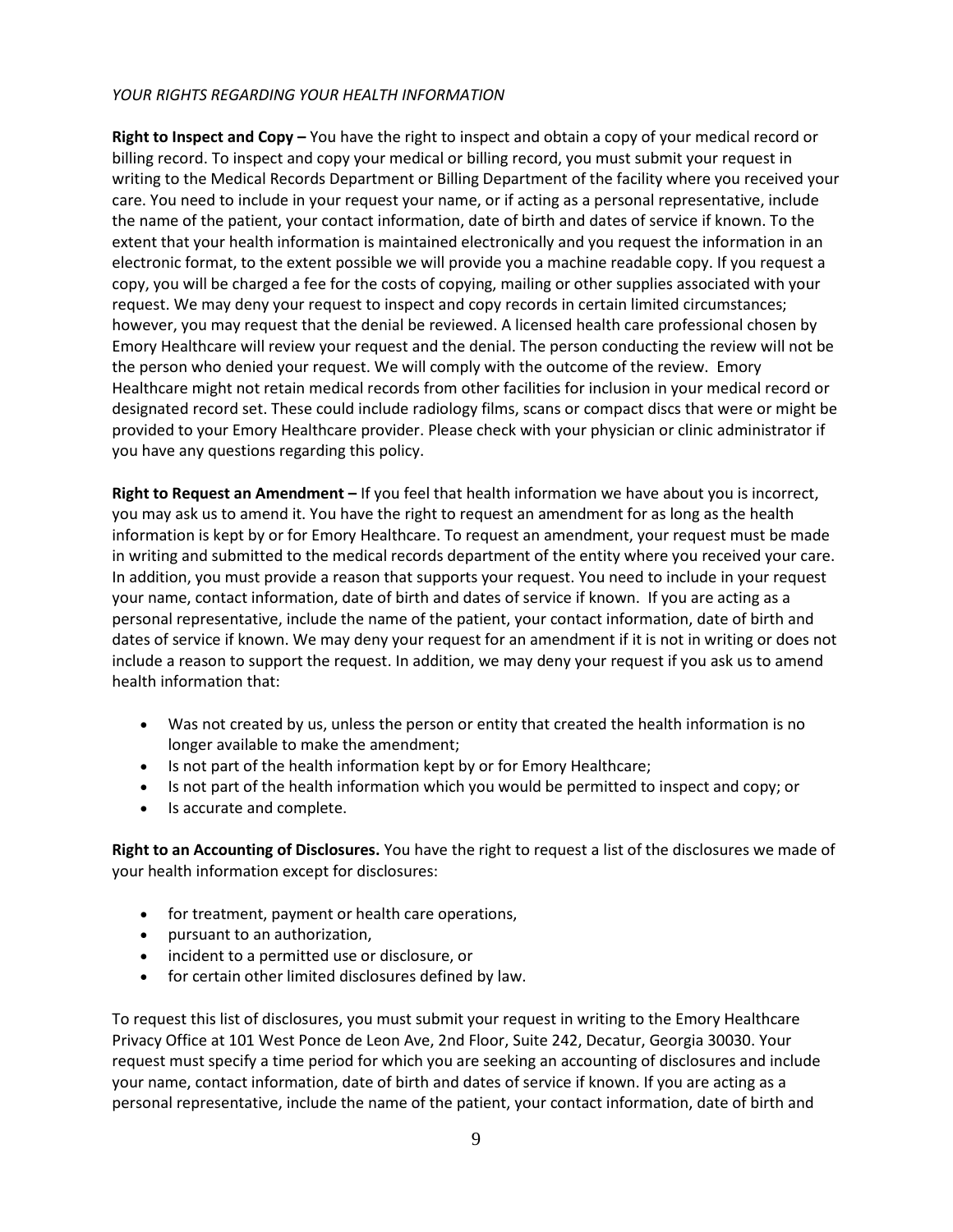dates of service if known. You may not request disclosures that are more than six years from the date of your request or that were before April 14, 2003. Your request should indicate in what form you want the list, for example, on paper or electronically. The first list you request within a 12- month period will be free. For additional lists, we may charge you for the costs of providing the list. We will notify you of the cost involved and you may choose to withdraw or modify your request at that time before any costs are incurred.

**Right to Request Restrictions.** You have the right to request a restriction or limitation on the health information we use or disclose about you for treatment, payment or health care operations. You also have the right to request a limit on the health information we disclose about you to someone who is involved in your care or the payment for your care, like a family member or friend. For example, you could ask that we not use or disclose information about a surgery you had. Except as otherwise required by law, we will comply with a request to restrict disclosure of health information to a health plan for purposes of carrying out payment or healthcare operations, BUT ONLY if the health information you ask to be restricted from disclosure pertains solely to a health care item or service for which you have paid out of pocket, **in full. We are not required to agree to any other requests.** If we do agree, we will comply with your request unless the information is needed to provide you with emergency treatment. We have the right to revoke our agreement at any time, and once we notify you of this revocation, we may use or disclose your health information without regard to any restriction or limitation you may have requested. To request restrictions, you must make your request in writing to the Emory Healthcare Privacy Office, 101 West Ponce de Leon Ave, 2nd Floor, Suite 242, Decatur, Georgia 30030. In your request, you must tell us (1) what information you want to limit; (2) whether you want to limit our use, disclosure or both; and (3) to whom you want the limits to apply, for example, disclosures to your spouse.

**Right to Request Confidential Communications.** You have the right to request that we communicate with you about medical matters in a certain way or at a certain location. For example, you can ask that we only contact you at work or by mail. To request confidential communications, you must make your request in writing to the Emory Healthcare Privacy Office, 101 West Ponce de Leon Avenue, 2nd Floor, Suite 242, Decatur, Georgia 30030. You will need to include your name, or if acting as a personal representative, include the name of the patient, contact information, date of birth and dates of service if known. We will not ask you the reason for your request. We will work to accommodate all reasonable requests. Your request must specify how or where you wish to be contacted.

**Right To Receive a Paper Copy of This Notice.** Even if you have agreed to receive this Notice electronically, you have the right to receive a paper copy of this Notice, which you may ask for at any time. You may obtain a copy of this Notice at our website, [www.emoryhealthcare.org.](http://www.emoryhealthcare.org/) To obtain a paper copy of this Notice, write to the Emory Healthcare Privacy Office, 101 West Ponce de Leon Avenue, 2nd Floor, Suite 242, Decatur, Georgia 30030.

**Right to Receive Notification of a Breach of Your Health Information. We have put in place reasonable processes and procedures to protect the privacy and security of your health information. If there is an unauthorized acquisition, access, use, or disclosure of your protected health information we will notify you as required by law. The law may not require notice to you in all cases. In some situations, even if the law does not require notification, we may choose to notify you**.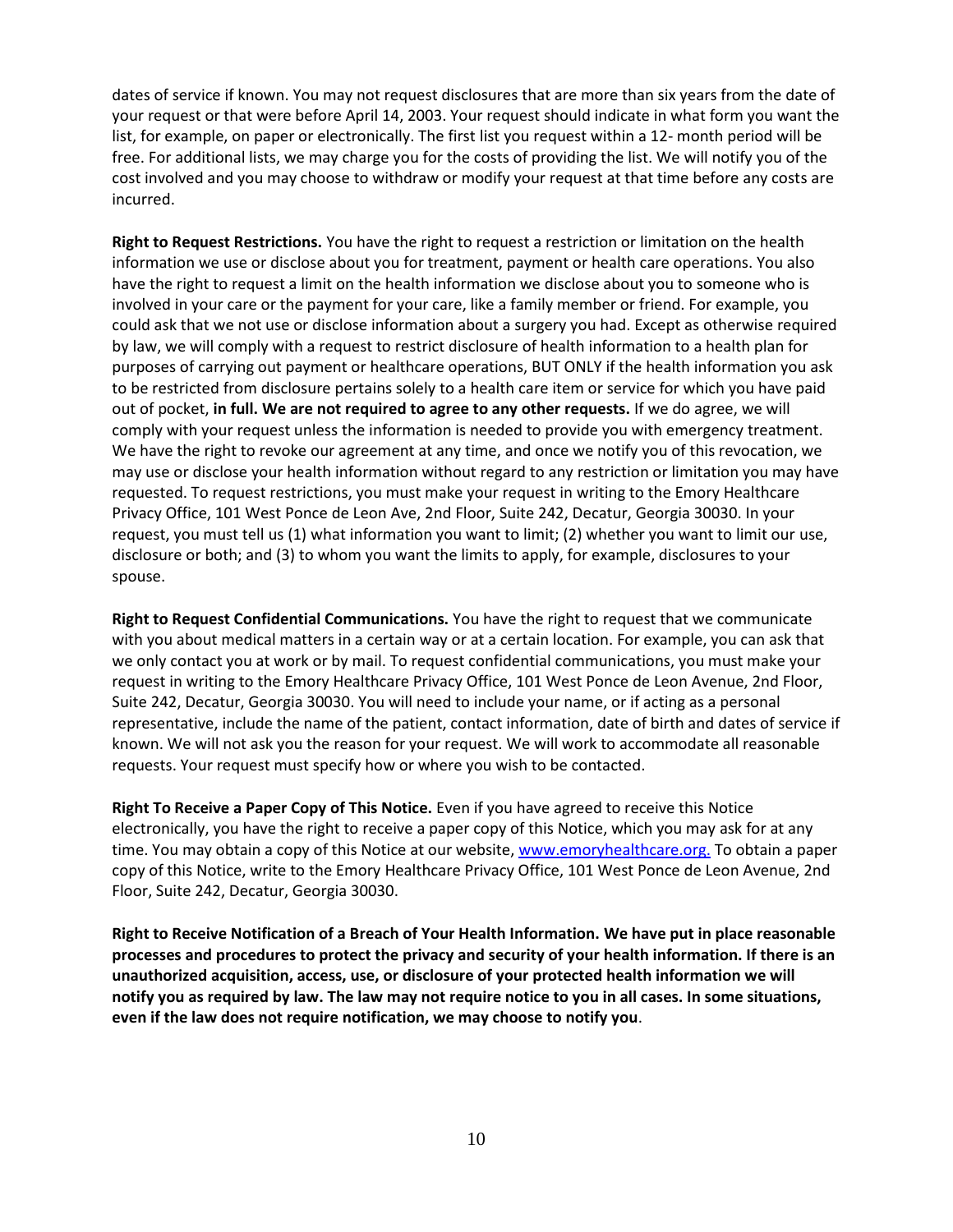### *CHANGES TO THIS NOTICE*

We reserve the right to change this notice. We reserve the right to make the revised or changed notice effective for health information we already have about you as well as any information we receive in the future. We will post a copy of the current Notice at Emory Healthcare facilities and you may request a copy of the current notice. In addition, the current notice will be posted a[t www.emoryhealthcare.org.](http://www.emoryhealthcare.org/)

### *COMPLAINTS*

If you believe your privacy rights have been violated, you may file a complaint by writing to the Chief Privacy Officer, Emory Healthcare, 101 W. Ponce de Leon Avenue, 2nd Floor, Suite 242, Decatur, GA 30030. You may also file a complaint with the Secretary of the Department of Health and Human Services[, http://www.hhs.gov/ocr/privacy/hipaa/complaints.](http://www.hhs.gov/ocr/privacy/hipaa/complaints) You will not be penalized for filing a complaint. For further information, you may send written inquiries to the Emory Healthcare Privacy Office, 101 West Ponce de Leon Avenue, 2nd Floor, Suite 242, Decatur, GA 30030 or call 404-778-2757.

This Notice of Privacy Practices applies to the following organizations:

Emory Healthcare facilities that will abide by this notice include: Emory University Hospital, Emory University Orthopaedics and Spine Hospital, Emory University Hospital Midtown, Emory Johns Creek Hospital, Emory Saint Joseph's Hospital, Emory Ambulatory Surgery Care Center at Dunwoody, Emory Ambulatory Surgery Center at Lagrange. Emory Ambulatory Surgery Centers, Emory Clinic, Emory Children's Center, Emory Specialty Associates, Emory Wesley Woods Center, Emory Dialysis Center, LLC. Emory Rehabilitation Hospital in Partnership with Select Medical, Emory Rehabilitation Outpatient Center in Partnership with Select Medical, Emory, Emory Physical Therapy. This list of facilities may change from time to time; you may obtain an updated list of facilities by calling 404-778-2757.

Emory University is called a "Hybrid Covered Entity" under the HIPAA regulations. This is because the University has some components that are covered by HIPAA (thereafter referred to as, "Covered Component") and others that are not. The following Emory University facilities have a Covered Component: the School of Medicine, School of Nursing, School of Public Health, Emory College and Emory University Graduate School Departments of Psychology, Student Health Services, Oxford College Student Health Service, Autism Center, Psychoanalytic Institute, and the Clinical and Translational Research Lab. These facilities may change from time to time; you may obtain an updated list of facilities by calling 404-727-2398.

Emory Healthcare facilities are clinically integrated and part of an organized health care arrangement (OCHA) with its components and other components of Emory University. Your health information may be disclosed between the University's Covered Components and the University may disclose your health information to Emory Healthcare if necessary to carry out treatment, payment or health care operations related to the OCHA. All components of the OCHA arrangement are required to abide by this Notice.

Individuals who work in a Covered Component must follow HIPAA and this NPP. Individuals in a facility work as a part of the facility's Covered Component when they perform one of the following activities:

(a) Treat patients and bill insurance or government programs for that treatment. (Note: Student patients are covered by the Family Educational Rights and Privacy Act instead of HIPAA),